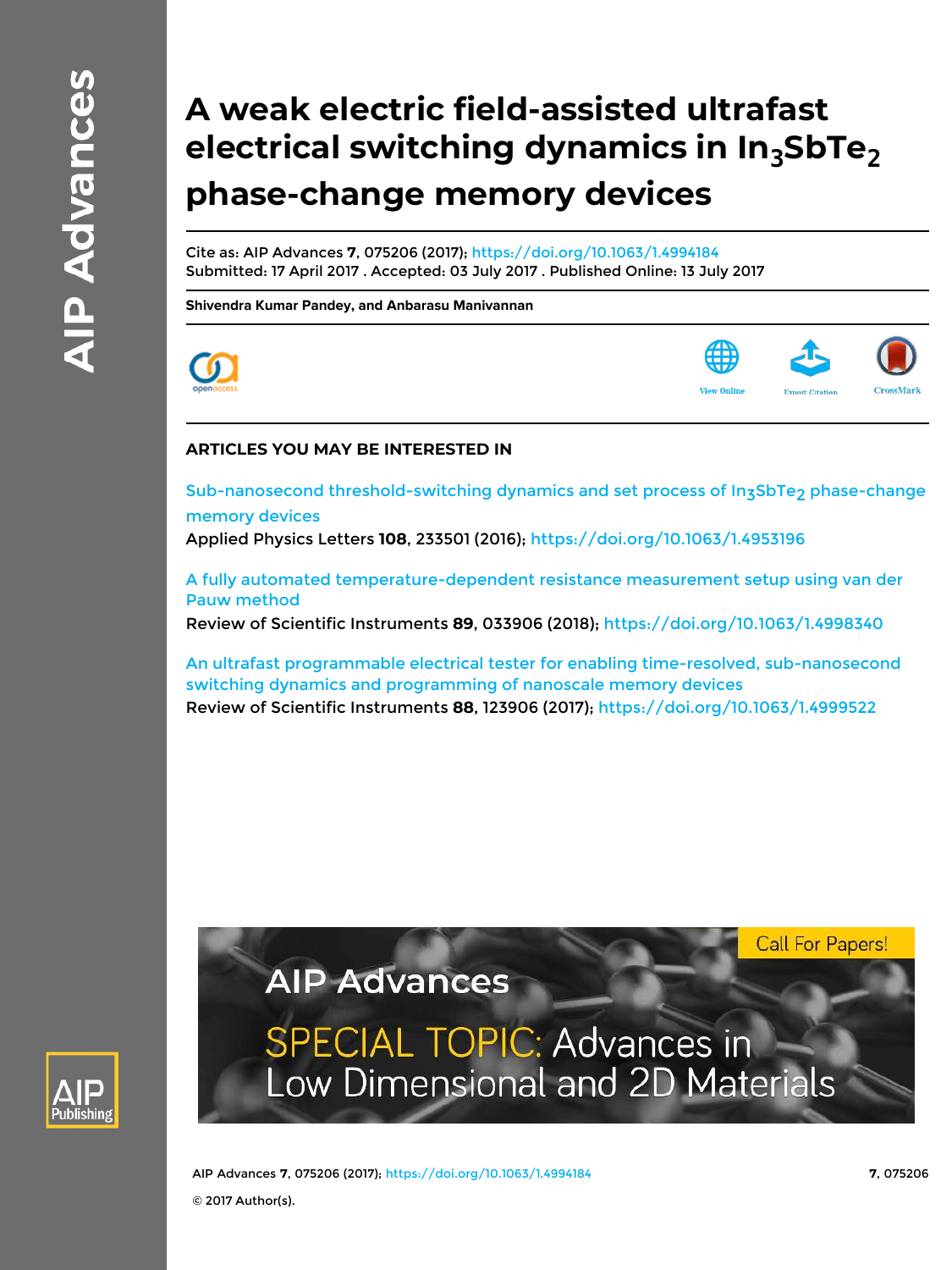

## **A weak electric field-assisted ultrafast electrical switching dynamics in In3SbTe<sup>2</sup> phase-change memory devices**

Shivendra Kumar Pandey<sup>1</sup> and Anbarasu Manivannan<sup>1,2,a</sup>

<sup>1</sup>*Discipline of Electrical Engineering, Indian Institute of Technology Indore, Indore 453552, Madhya Pradesh, India* <sup>2</sup>*Metallurgical Engineering and Materials Science, Indian Institute of Technology Indore,*

*Indore 453552, Madhya Pradesh, India*

(Received 17 April 2017; accepted 3 July 2017; published online 13 July 2017)

Prefixing a weak electric field (incubation) might enhance the crystallization speed via pre-structural ordering and thereby achieving faster programming of phase change memory (PCM) devices. We employed a weak electric field, equivalent to a constant small voltage (that is incubation voltage,  $V_i$  of 0.3 V) to the applied voltage pulse, *V<sup>A</sup>* (main pulse) for a systematic understanding of voltage-dependent rapid threshold switching characteristics and crystallization (*set*) process of In3SbTe<sup>2</sup> (IST) PCM devices. Our experimental results on incubation-assisted switching elucidate strikingly one order faster threshold switching, with an extremely small delay time,  $t_d$  of 300 ps, as compared with no incubation voltage ( $V_i = 0$  V) for the same *VA*. Also, the voltage dependent characteristics of incubation-assisted switching dynamics confirm that the initiation of threshold switching occurs at a lower voltage of 0.82 times of  $V_A$ . Furthermore, we demonstrate an incubation assisted ultrafast *set* process of IST device for a low *V<sup>A</sup>* of 1.7 V (∼18 % lesser compared to without incubation) within a short pulse-width of 1.5 ns (full width half maximum, FWHM). These findings of ultrafast switching, yet low power *set* process would immensely be helpful towards designing high speed PCM devices with low power operation. © *2017 Author(s). All article content, except where otherwise noted, is licensed under a Creative Commons Attribution (CC BY) license (http://creativecommons.org/licenses/by/4.0/).* [http://dx.doi.org/10.1063/1.4994184]

#### **I. INTRODUCTION**

In the recent years, chalcogenide-based phase change memory (PCM) have substantiated their ability for the next generation high-speed, non-volatile memory and also towards *'universal memory'* for future computing systems.1–5 This is primarily owing to its all-round characteristics such as high read/write speeds, low power consumption, longer endurance, high scalability and non-volatile nature.<sup>6,7</sup> The heart of this memory concept lies in the fascinating property-portfolio of rapid and reversible switching between a high resistivity amorphous (*reset*) state and a low resistivity crystalline (*set*) state on a nano/picosecond (ns/ps) timescale triggered by appropriate voltage pulses.<sup>2,3</sup> However, the overall programming speed of PCM devices is particularly limited by the *set* process which is slower as compared to the *reset* process.<sup>8</sup> This is primarily due to the fact that the *set* process is essentially governed by a combined effect of both the voltage-dependent ultrafast threshold switching dynamics exemplified by electronic effects,  $9-12$  and rapid crystallization of phase change  $(PC)$  material induced by Joule heating.<sup>3,13</sup> Hence, these two factors must be extensively investigated together to improve the speed of *set* operation. More importantly, another key factor of a correlation between the speed of *set* process and thermal stability of amorphous phase (governing data retention) must be discerned to overcome the speed limits of PCM devices.<sup>4,14</sup>

 $\odot$ 

aElectronic mail: anbarasu@iiti.ac.in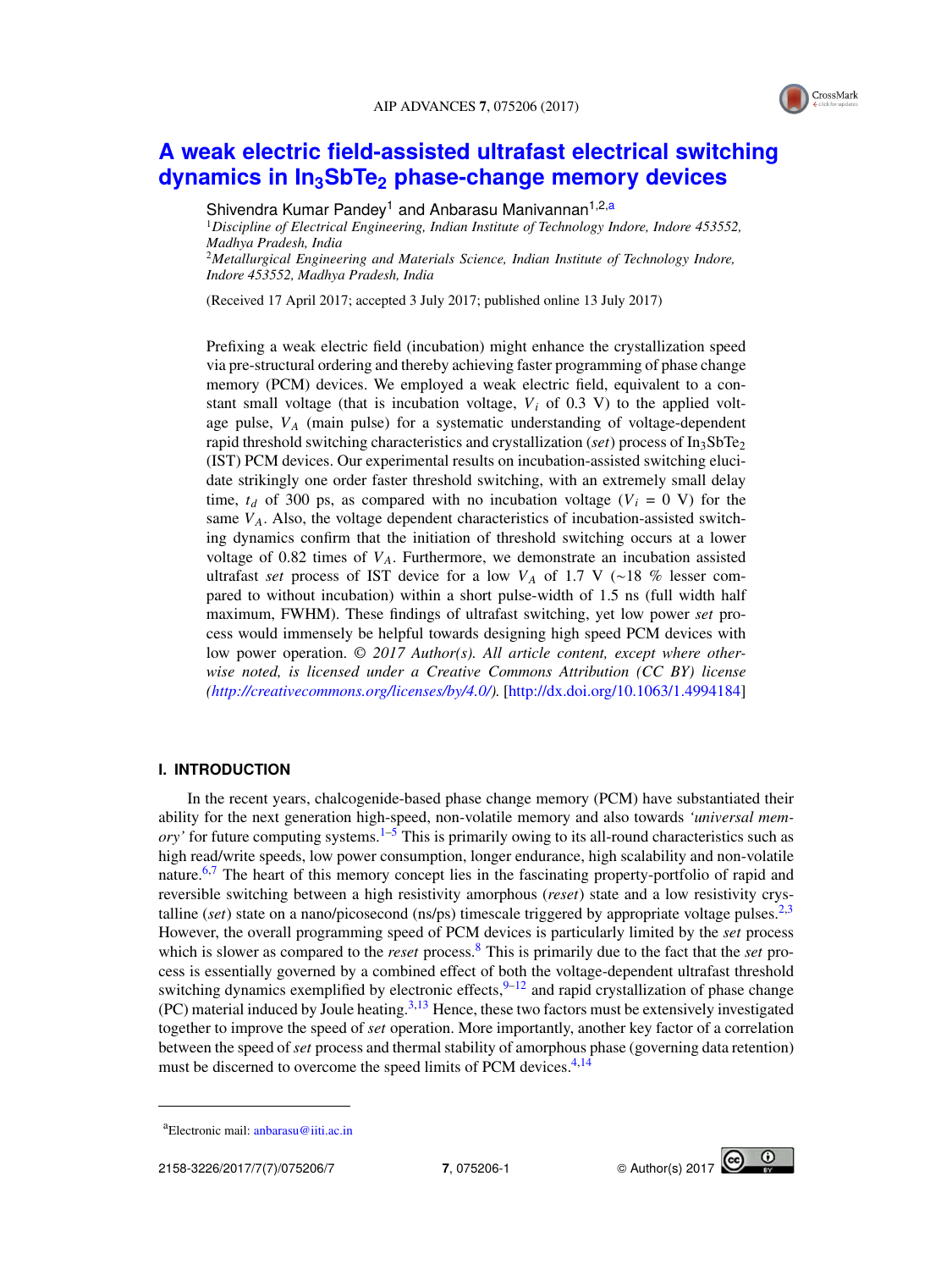In recent years, tremendous technological efforts have been devoted to improve the programming characteristics, structural stability, reliability and performance of PCM devices.<sup>6,7,15</sup> However, achieving an ultrafast, yet low power threshold switching and crystallization using time-resolved measurements is a key challenge. Much recently, the crystallization/re-amorphization speed was achieved in 500 ps in  $Ge_2Sb_2Te_5$  cells by means of a weak electric field induced switching.<sup>4</sup> This technique offers an extremely fast crystallization through incubation-assisted thermal prestructural ordering, owing to faster nucleation and growth process as manifested by an ultrafast *set* process in 500 ps. However, such measurements lack the evidence of time-resolved data of current-voltage characteristics, which could possibly unveil a systematic enhancement over threshold switching and crystallization speed.

In addition to this,  $Ge_2Sb_2Te_5$  material offers relatively poor thermal stability as reflected by a low crystallization temperature, *T<sup>c</sup>* (∼160 ◦C) which affects data retention.<sup>16</sup> It has been recently reported that  $In<sub>3</sub>SbTe<sub>2</sub>$  (IST) possesses an improved thermal stability as compared to the GeSbTe alloys. This is validated by the higher crystallization temperature (above 250 ◦C) of IST, which favours long-term data retention.<sup>17–19</sup> In addition, IST material possesses a rock-salt type electronic structure similar to that of GeSbTe materials confirming rapid crystallization process of IST materials.<sup>20</sup> Also, the resistivity contrast of more than six orders of magnitude between the poly-crystalline and the amorphous phase of IST material, even promises multi-bit data storage applications.<sup>21,22</sup> Moreover, very recently a systematic study of voltage-dependent threshold-switching dynamics and *set* process was demonstrated in IST cells in sub-ns timescale using an advanced custom-built programmable electrical tester.<sup>23</sup> Therefore, in the present study of incubation-assisted ultrafast switching, we have chosen IST material owing to its excellent thermal stability as well as fast electrical switching characteristics.

We report here, incubation-assisted ultrafast and low power threshold switching dynamics and *set* process of IST cells using time-resolved measurements. Our experimental findings of a weak electric field-assisted switching reveals at least one order faster threshold switching (i.e delay time of 300 ps) as well as*set* process for even 0.82 times of applied voltage, *V<sup>A</sup>* with the pulse width of 1.5 ns (full width half maximum, *FWHM*). Also, we demonstrate a comparative analysis of switching speed upon systematic increment in *V<sup>A</sup>* using the current-voltage characteristics in case of with and without incubation voltage in sub-ns timescale.

#### **II. EXPERIMENTAL DETAILS**

For a reliable exploration of such time-resolved ultrafast electrical switching measurements, an advanced electrical tester is essential with the capability of handling electrical signals in ps timescale. Hence, for the present study, we employed a custom-built programmable electrical tester  $(PET)^{11,23}$ having the ability to measure electrical signals precisely with a resolution of 50 ps and to capture switching transitions of devices in 200 ps. The PET setup consists of an ArbitraryWaveform Generator (AWG, *Agilent technologies*), a Digital Storage Oscilloscope (DSO, *Teledyne Lecroy*), customdesigned high frequency contact-boards having impedance-matching circuit (IMC) and amplifier (Amp) circuits specially designed with the intent to support electrical pulse measurements in the pstimescale as described elsewhere.<sup>11,23</sup> The pulse generator allows voltage pulses down to a pulse-width of 1.5 ns (*FWHM*), rise time,  $t_r$ , and fall time,  $t_f$ , of 1 ns having an amplitude up to 5 V.

In the present study, thin IST films were RF sputter-deposited from a single  $In<sub>3</sub>SbTe<sub>2</sub>$  stoichiometric target (*ACI Alloys Inc.*) of 99.99 % purity operating in constant power mode of 25 W with a background pressure of  $2.5x10^{-7}$  mbar, Ar flow of 20 s.c.c.m, and deposition rate of 0.0161 nm.s<sup>-1</sup>. The  $SiO<sub>2</sub>$  substrates were kept under the rotation of 10 rpm to ensure homogeneity of the deposited films. The amorphous nature of the as-deposited thin IST films was confirmed by X-ray diffraction (XRD). The composition analysis of as-deposited IST films was performed by energy dispersive X-ray spectroscopic (EDS) technique at over five different locations, which confirms variations within 2 atomic percentages. Furthermore, the IST cells were fabricated on  $SiO<sub>2</sub>$  substrates using a 52 nm thick IST material as an active layer, sandwiched between the bottom electrode (*BE*, thickness of 30  $\pm$  0.2 nm) and the top electrode (*TE*, thickness of 30  $\pm$  0.2 nm) of Titanium (*Ti*). Mechanical masks were used for creating specific device patterns in a cross-bar like configuration such that the *BE* line width is 700  $\mu$ m and a short *TE* line width is 300  $\mu$ m as described elsewhere.<sup>11,23</sup>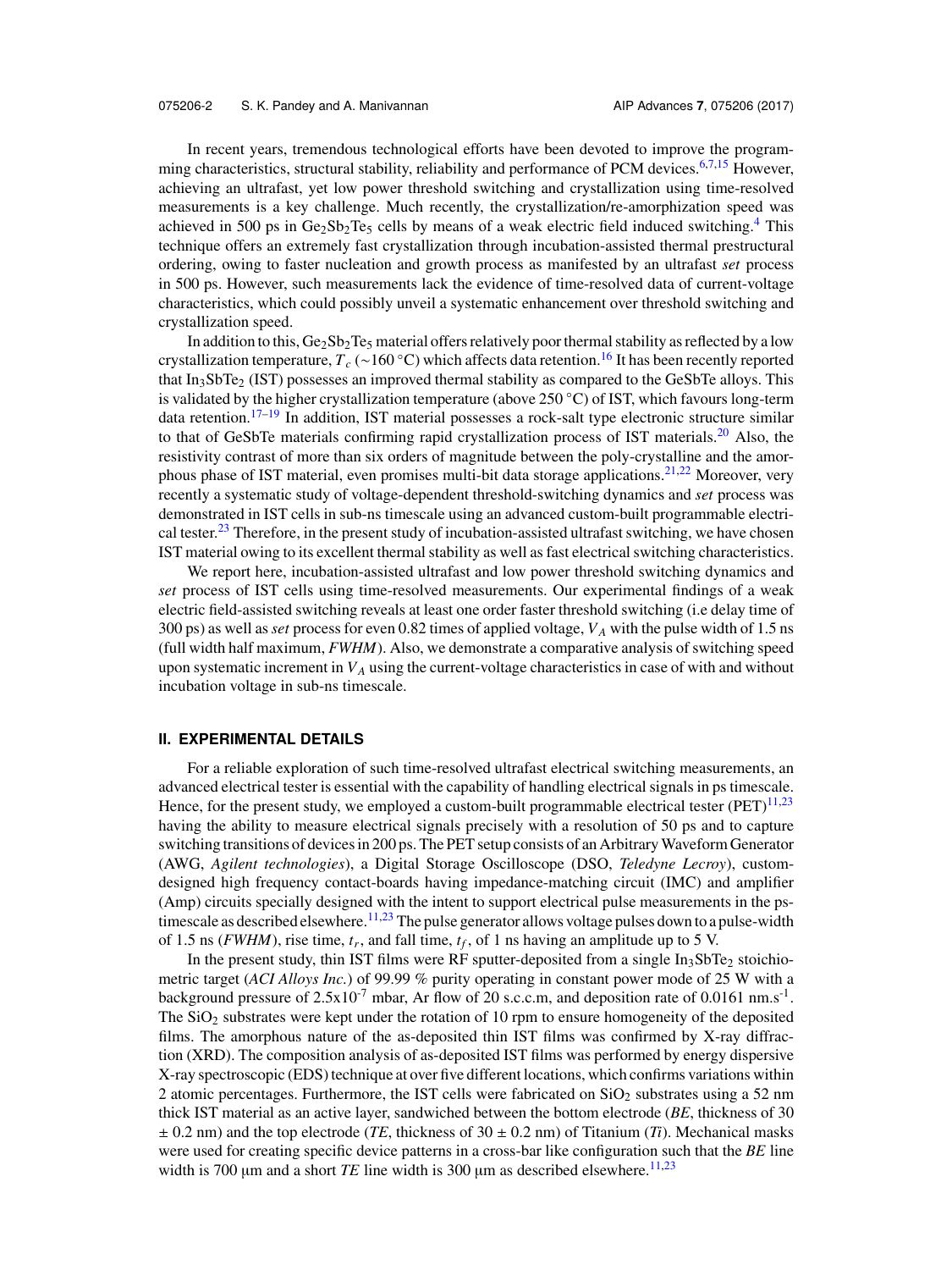#### **III. RESULTS AND DISCUSSION**

The incubation-assisted electrical switching dynamics and *set* process of several IST cells were characterized in the as-deposited amorphous (∼10 MΩ) phase using the PET setup. We used pulse pattern comprising a plateau time,  $t_p$  of 100 ns,  $t_r$  and  $t_f$  of 1 ns. Fig. 1(a) displays the waveforms of main applied voltage pulse, *V<sup>A</sup>* of both types, namely *V<sup>A</sup>* with a small field incubation voltage, *V<sup>i</sup>*  $= 0.3$  V (right panel) and  $V_A$  without incubation voltage,  $V_i = 0$  V (left panel). Fig. 1(b) shows the time-resolved current-voltage characteristics of IST cells for  $V_A$  of 1.4 V without incubation voltage (i.e.  $V_i = 0$  V) indicating no threshold switching, as evidenced by almost no current flow through the device. On the other hand, it is interesting to note from Fig. 1(c) that the device exhibit switching for



FIG. 1. (a) The waveforms of applied voltage pulse,  $V_A$  with a small field incubation voltage,  $V_i = 0.3$  V (right) and without incubation voltage,  $V_i = 0$  V (left). (b) Current-voltage characteristics for  $V_A$  of 1.4 V (black color, triangle), without incubation voltage ( $V_i$  = 0 V) having plateau time of 100 ns, rise time and fall time of 1 ns. No significant increase in device current, *I<sup>D</sup>* (blue color, circle) was observed. (c) Current-voltage characteristics for *V<sup>A</sup>* of 1.4 V, with *V<sup>i</sup>* of 0.3 V for the same pulse parameters revealing threshold switching as evidenced by a rapid increase in *I<sup>D</sup>* from a-off to the conducting state (d) Enlarged view of transient characteristics depicting delay time, *t<sup>d</sup>* ∼ 3.2 ns and switching time, *t<sup>s</sup>* ∼ 250 ps.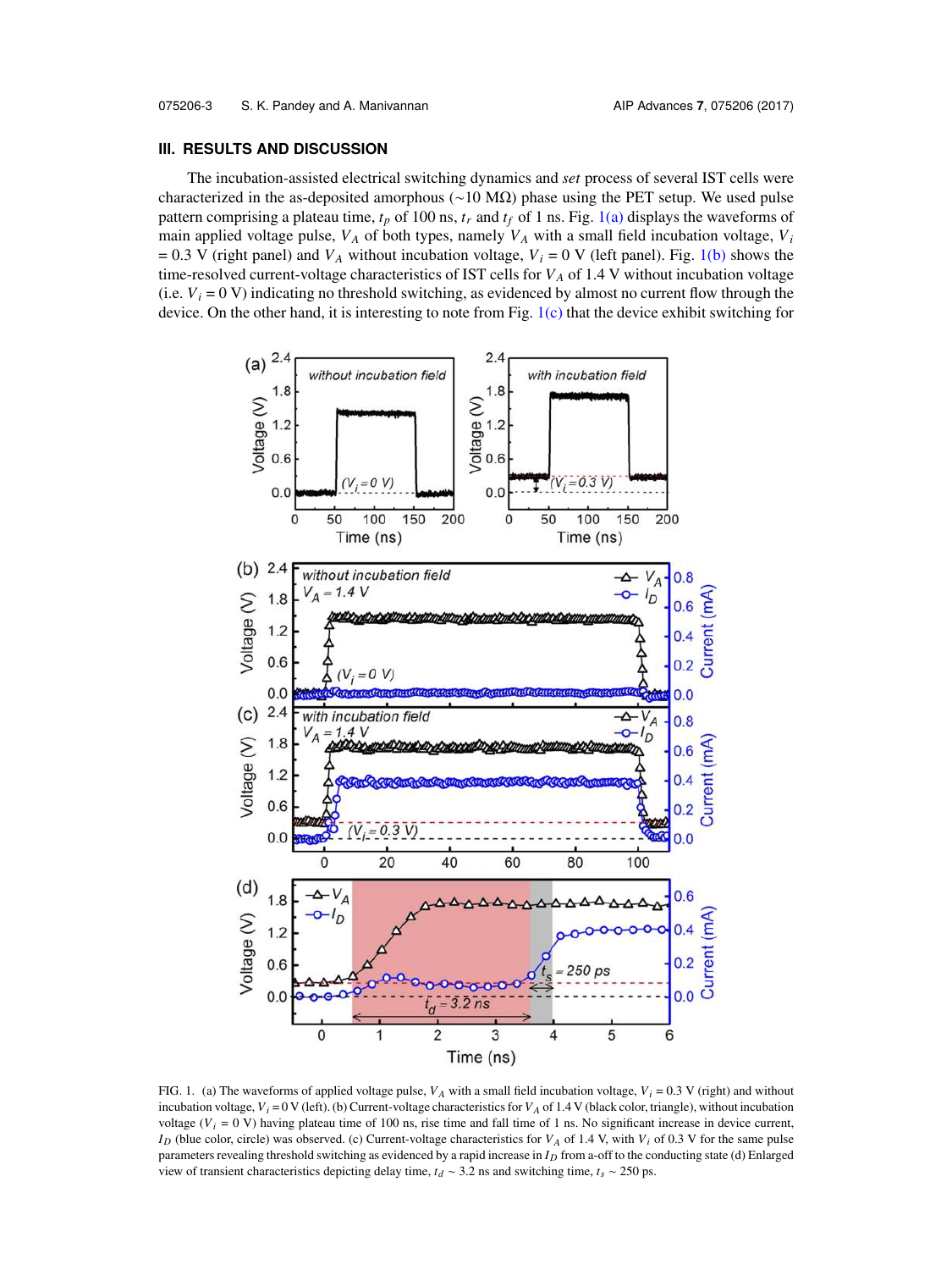the same  $V_A$  of 1.4 V, with an incubation voltage ( $V_i = 0.3$  V). It can be seen that the presence of a small field  $V_i$  of 0.3 V along with the same  $V_A$  (of 1.4 V) enables threshold switching after a finite delay time, *t<sup>d</sup>* (the time elapsed prior to initiation of switching) as depicted by a rapid rise in the current through the device leading to conducting state. Subsequent to this, a *read* pulse (with amplitude of 0.2 V, pulse-width of 100 ns) confirms the permanent change from amorphous to a poly-crystalline state revealing *set* process of IST devices. Furthermore, in order to quantify transient parameters such as  $t_d$  of 3.2 ns and switching time,  $t_s$  of 250  $\pm$  50 ps (current rise from amorphous off-to-on state), an enlarged view of the threshold switching process is shown in Fig.  $1(d)$ . It is noteworthy to mention here that the presence of incubation voltage ( $V_i$  = 0.3 V) with a main pulse  $V_A$  having an amplitude of 1.4 V enables electrical switching and *set* process.

In order to understand the effects of incubation voltage on the dependency of transient parameters including  $t_d$ , and  $t_s$ , we used various  $V_A$  by systematically varying the pulse amplitudes from 1.0 V to 2.3 V having the pulse parameters  $t_r$ , and  $t_f$  of 1 ns and  $t_p$  of 100 ns for both cases (i.e. with and without  $V_i$ ). Fig. 2 displays the device current,  $I_D$  measured for varying  $V_A$  from 1.0 V to 2.3 V for both cases such that  $V_i = 0$  V (as marked in black line) and  $V_i = 0.3$  V (as marked in grey line). It is very interesting to note that IST devices exhibit switching from a significantly lower *V<sup>A</sup>* of 1.4 V under incubation field, below which the device remains in the high resistance amorphous off (*a-off* ) state. On the other hand, in the case of no incubation field, the device exhibits switching at a higher *V<sup>A</sup>* of 1.7 V.

The precise values of  $t_d$  and  $t_s$  for various  $V_A$  of both with and without incubation, are actually estimated from Fig. 2 and are plotted in Fig.  $3(a)$  and (b) respectively. Figure  $3(a)$  depicts the dependence of  $t_d$  upon  $V_A$  for both cases, with and without incubation voltage, revealing the trend of an exponential decrease of  $t_d$  for increasing  $V_A$ . Such behaviour is in conformance with the previous reports; however, the present experiments manifest one order lower value of *t<sup>d</sup>* as compared to other PC materials.<sup>8,10,15,24</sup> Furthermore, it is noteworthy to mention here that incubation-assisted switching characteristics unravel a strikingly small value of  $t_d$  of 300  $\pm$  50 ps for a lower  $V_A$  of 1.7 V (i.e. 0.82 times of *V<sup>A</sup>* compared to without incubation). This finding corroborates that the incubation-assisted switching offers approximately one order smaller value of *t<sup>d</sup>* , revealing a remarkable threshold switching speed of  $300 \pm 50$  ps of IST devices, which is about one order faster than that of without incubation voltage. Moreover, the dependency of  $t_d$ , and threshold switching field  $(E_T)$  of IST devices were found to be in good-agreement with the literature.<sup>23</sup>



FIG. 2. Time-resolved measurement of the device current, *I<sup>D</sup>* for applied voltage pulses, *V<sup>A</sup>* ranging from 1.0 to 2.2 V for both cases such as without incubation voltage,  $V_i = 0$  V (black color, solid lines) and also with incubation voltage,  $V_i = 0.3$ V (red color, dashed lines). Initiation of switching is observed at *V<sup>A</sup>* of 1.4 V with *V<sup>i</sup>* of 0.3 V. On the other hand, switching is seen at higher *V<sup>A</sup>* of 1.7 V in the case of without incubation voltage. The overlay of *I<sup>D</sup>* reveals the dependency of transient parameters such as delay time,  $t_d$  and switching time,  $t_s$ .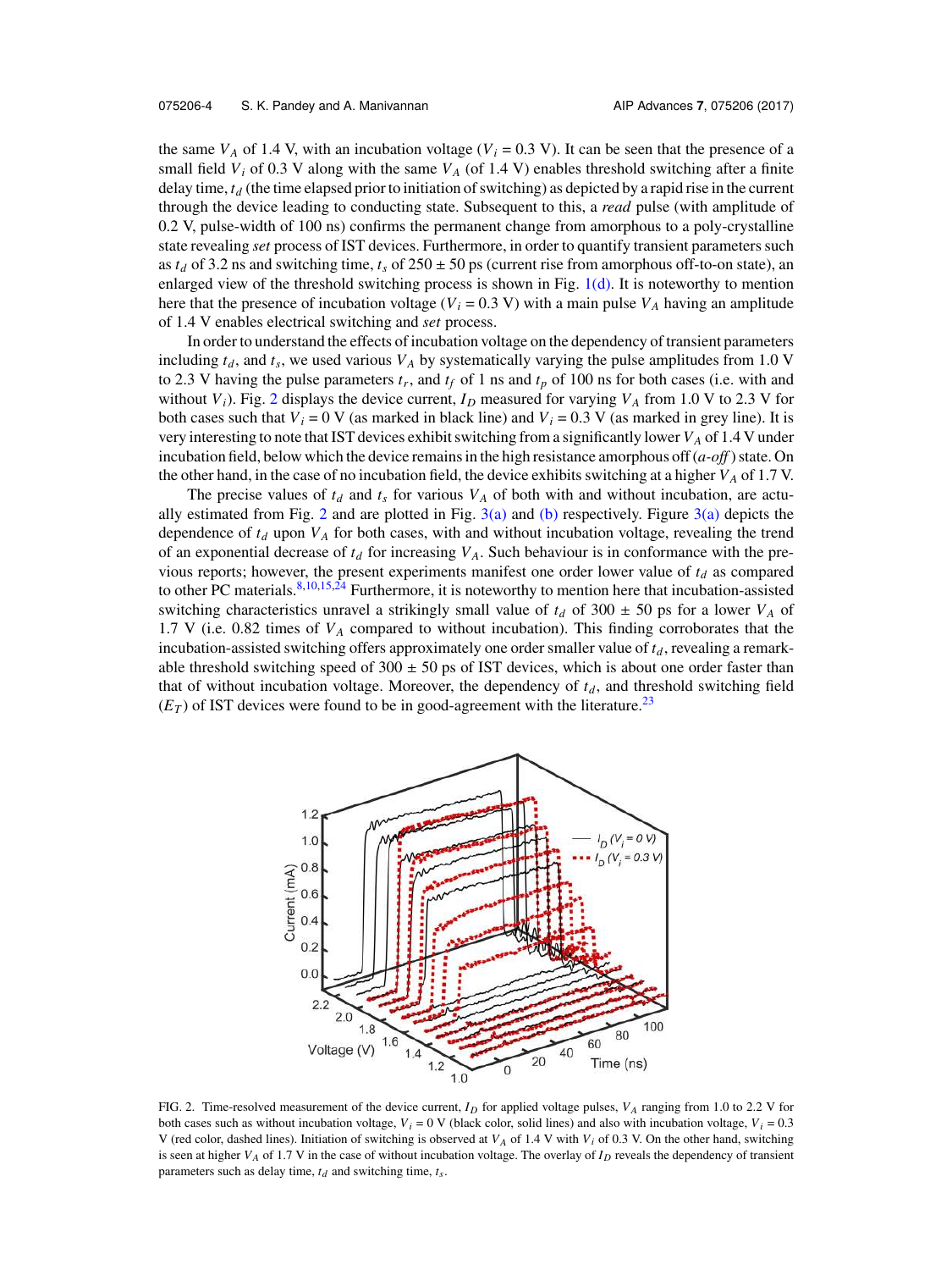

FIG. 3. (a) Dependence of delay time,  $t_d$ , and (b) switching time,  $t_s$ , on applied voltage pulse,  $V_A$  for both the cases of with ( $V_i$  of 0.3 V) and without incubation voltage ( $V_i$  of 0 V).

Furthermore,  $t_s$  is found to be a constant value at 250 ps for the application of various  $V_A$ , for both cases as depicted in Fig. 3(b). We found that the incubation voltage, although with a very small amount of thermal energy it delivers to the amorphous phase, can substantially enhance the speed of threshold switching by one order of magnitude, yet enabling low power switching of at least 0.82 times of *VA*. Therefore, the scheme of incubation-assisted switching and the dependence of *t<sup>d</sup>* upon *V<sup>A</sup>* would be immensely helpful in optimization of pulse parameters towards programming of PCM devices in ps-timescale.

The approach of incubation-assisted switching process, by providing a weak electric field  $(V<sub>i</sub>)$  $= 0.3$  V) is known to induce thermal pre-structural ordering in the amorphous matrix,<sup>4,25,26</sup> which eventually enhances the switching dynamics as well as induces the faster *set* process. In order to investigate the effect of incubation assisted ultrafast *set* process by employing our experimental data of voltage dependent transient parameters as described in Fig. 3, we have chosen a voltage pulse with a very short pulse-width (FWHM) of 1.5 ns, amplitude of 1.7 V, *t<sup>r</sup>* , and *t<sup>f</sup>* of 1 ns. It can be clearly seen from Fig. 3(a) that  $t_d$  for the  $V_A$  of 1.7 V is approximately 250 ps (for  $V_i = 0.3$  V) and 5 ns (for  $V_i = 0$  V). Therefore, it is presumed that in the case of no incubation voltage, owing to its higher  $t_d$  of 5 ns, the device does not exhibit switching within a very short pulse-width of 1.5 ns, for  $V_A$  of 1.7 V. And, the same is therefore; experimentally evident from Fig.  $4(a)$  that the device does not show switching for the  $V_A$  of 1.7 V with a very short pulse-width of 1.5 ns. On the other hand, in the presence of incubation voltage, it is remarkable to note that the device exhibits switching from a high resistance *a-off* state to a conducting state after a very short *t<sup>d</sup>* of 300 ps for the same V<sup>A</sup> of 1.7 V having a very short pulse-width of 1.5 ns as depicted in Fig. 4(b). Subsequently, the current flowing through conducting state crystallizes the local region and therefore, the formation of a permanent low resistance state during the trailing edge of *V<sup>A</sup>* leads to a very fast *set* operation. The *read* pulse (with amplitude of 0.2 V, pulse-width of 100 ns) confirms the permanent change from amorphous to a poly-crystalline state revealing *set* process of IST devices within a short pulse of 1.5 ns. Therefore, the present time-resolved experimental results of incubation-assisted switching shed light on achieving ultrafast crystallization via a weak electric field induced thermal pre-structural ordering. This approach also evidences realizing an extremely fast, yet low power threshold switching of IST devices.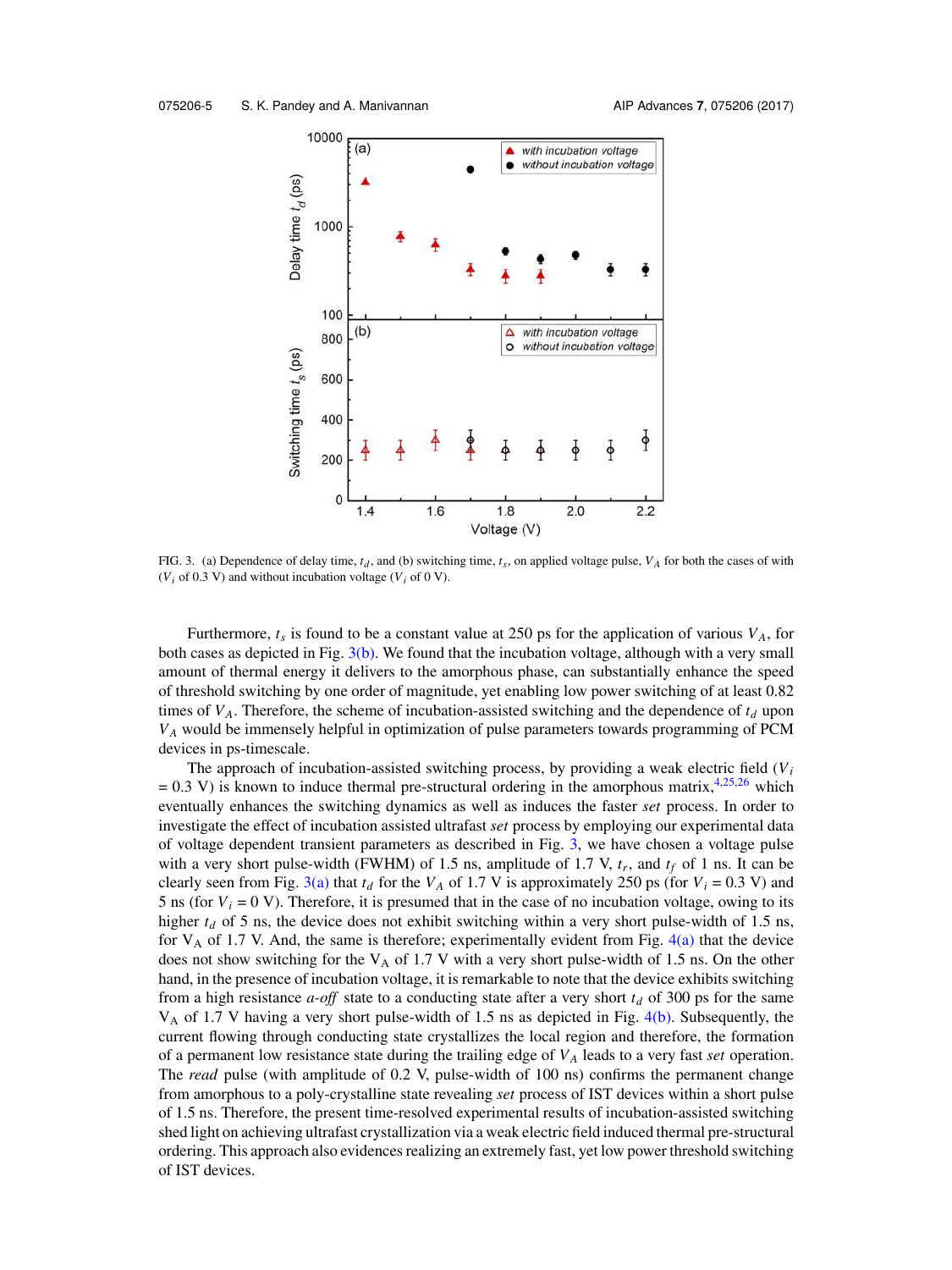

FIG. 4. Current-voltage characteristics of IST devices for the applied voltage pulse, *V<sup>A</sup>* of 1.7 V with a full width half maxima (FWHM) pulse-width of 1.5 ns, rise time, and fall time of 1 ns (a) without incubation voltage, the device does not exhibit switching (b) with incubation voltage, reveals ultrafast *set* process of IST devices for the same *V<sup>A</sup>* of 1.7 V within 1.5 ns.

In addition to showing rapid crystallization speeds, IST devices are known to possess better thermal stability ( $T_c \sim 250$  °C) as compared to several GeSbTe, GeTe based PC materials.<sup>2,15,16</sup> In the light of above, IST is certainly considered as one of the best candidates with greater technological importance not only for enabling PCM device with ps programming but also for multi-bit data storage<sup>27</sup> and '*universal memory'* device.1,3,4

#### **IV. CONCLUSION**

In conclusion, we have demonstrated ultrafast crystallization of IST devices by employing a weak electric field, (incubation voltage,  $V_i$  of 0.3 V) to the applied voltage pulse,  $V_A$ . This approach of incubation-assisted switching validates approximately one order faster threshold switching due to thermal prestructural ordering induced by Joule heating, with an extremely small delay time, *t<sup>d</sup>* of 300 ps, as compared with no incubation voltage ( $V_i = 0$  V) for the same  $V_A$ . The voltage-dependent incubation-assisted threshold switching dynamics confirms that the initiation of switching process proceeds even for 0.82 times of *VA*, corroborating low power switching of IST devices. Furthermore, the incubation-driven ultrafast *set* process was achieved for *V<sup>A</sup>* of a very short pulse-width of 1.5 ns and amplitude of 1.7 V, which is about 18% lower as compared to no incubation evidencing an extremely fast as well as low power *set* process of IST devices. These experimental findings would pave a way for designing of PCMs with low power and ultrafast programming speeds and also towards *'universal memory'* for future computing.

#### **ACKNOWLEDGMENTS**

A.M. thanks the Department of Science and Technology (Grant number: SB/EMEQ-032/2013) and Department of Atomic Energy (Grant number: 2013/20/34/2/BRNS), Government of India for financial support. X-ray diffraction, FE-SEM experiments were performed at the Sophisticated Instrument Centre, Indian Institute of Technology Indore.